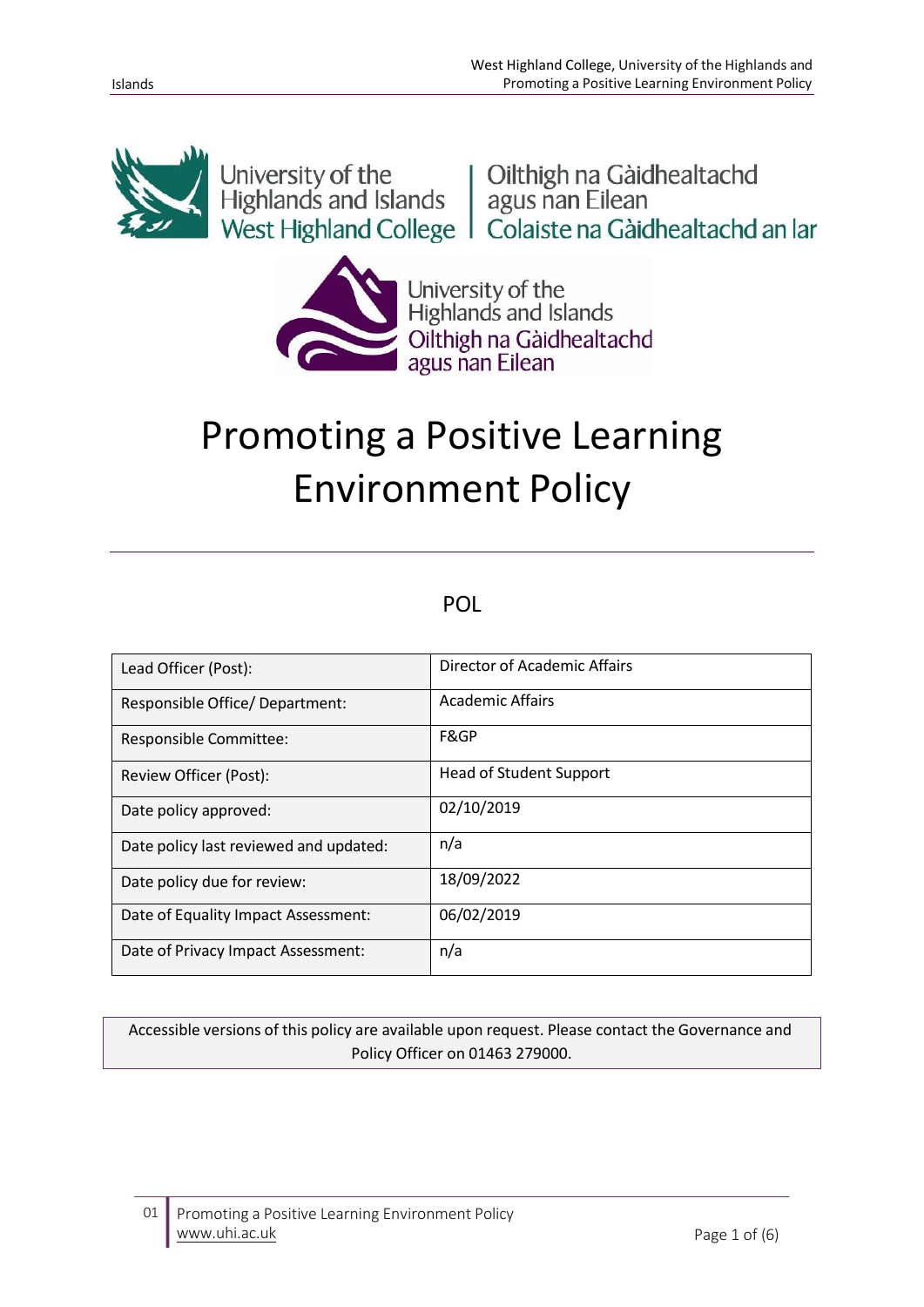## Policy Summary

| Overview                         | The policy aims to promote a positive learning environment. This is set<br>within the context of the broader framework of policies and related<br>procedures.                                                                                                                                                                                                                |
|----------------------------------|------------------------------------------------------------------------------------------------------------------------------------------------------------------------------------------------------------------------------------------------------------------------------------------------------------------------------------------------------------------------------|
| Purpose                          | The policy seeks to promote, encourage and recognise a positive learning<br>environment, and engender a culture of equality, diversity and openness.<br>We expect conduct that helps to create a positive and safe learning<br>environment that reinforces our culture. This policy fits into a broader<br>framework of policies related to culture, conduct and discipline. |
| Scope                            | This policy applies to all current and prospective students regardless of<br>level or mode of study, and applies to all areas of student engagement in<br>their learning environment and/or which may affect other students and<br>staff, including online activities.                                                                                                       |
| Consultation                     | The policy has been developed by a group of practitioners from across the<br>Academic Partners in the University of the Highlands and Islands to ensure<br>that best practice is reflected in the policy and accompanying procedures.                                                                                                                                        |
| Implementation and<br>Monitoring | Academic Partners are responsible for ensuring that the policy and<br>procedures are followed in their own organisation.                                                                                                                                                                                                                                                     |
| <b>Risk Implications</b>         | This policy will reduce risk for Academic Partners by ensuring that best<br>practice from across the partnership is being shared and followed.                                                                                                                                                                                                                               |
| Link with Strategy               | This policy supports the University's commitment to provide a safe and<br>supportive learning and working environment for all, aligned with the<br>Strategic Theme of "Our Students", responding to the diversity of our<br>student population.                                                                                                                              |
| <b>Impact Assessment</b>         | Equality Impact Assessment: Completed 06/02/2019 - no further action<br>required.                                                                                                                                                                                                                                                                                            |
|                                  | Privacy Impact Assessment: n/a                                                                                                                                                                                                                                                                                                                                               |

Г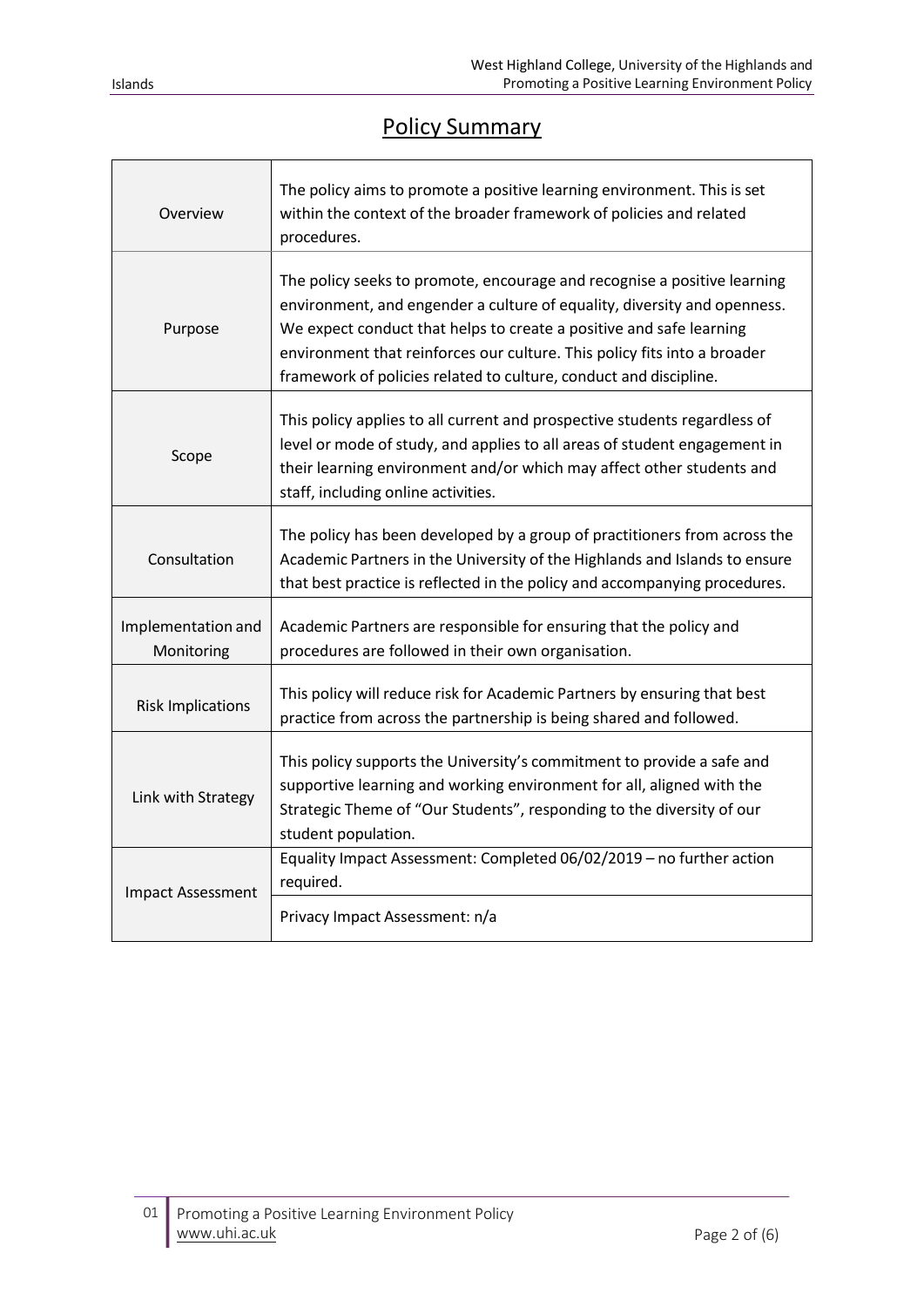#### 1. Policy Statement

- 1.1 West Highland College UHI aims to promote a positive learning environment. Thisis set within the context of the broader framework of policies and related procedures.
- 1.2 In developing this aim, West Highland College UHI recognises that the appropriateness, development and acceptability of certain conduct may be different depending on the background and maturity of the learner(s) involved, and that individuality and context will be recognised.
- 1.3 This policy sets out how we seek to promote and maintain a positive learning environment, with reference to the Student Code of Conduct, and procedures in the event of breach of the Code. The relevant Procedures explains the process that will be followed (see Appendix  $1 -$ Disciplinary Framework).
- 1.4 This policy applies to the University of the Highlands and Islands and all Academic Partners.

#### 2. Definitions

- 2.1 **Behavioural misconduct**: Students are expected to conduct themselves in a professional and courteous manner, both on and off campus, in a manner which demonstrates respect for West Highland College UHI, its staff, fellow students and property, and for other members of the local community in general. Behavioural misconduct is a breach of this expected standard.
- 2.2 **Student Code of Conduct**: This is a document that is made available to and is applicable to all students that states West Highland College UHI 's expectations for student conduct. It gives examples of misconduct offences and the types of disciplinary action likely to occur.
- 2.3 **Academic misconduct/malpractice**: A generic term to describe any type of cheating or dishonest conduct in relation to a formal academic exercise. It may be deliberate or unintentional and may take different forms, including, but not limited to: plagiarism, cheating, collusion, falsification or fabrication of data, personation and bribery.
- 2.4 **Academic maladministration**: Any activity or practice which arises due to ignorance of Awarding Body requirements, or carelessness or neglect in applying the requirements. This results in non-compliance with an Awarding Body's requirements.
- 2.5 **Disciplinary Framework Decision Tree**: Located in Appendix 2, this is a document used to establish which Policy and Procedures should be used in order to set out a transparent process for students and staff.
- 2.6 **Exclusion from campus:** the removal of the student's access to all sites constituting the West Highland College UHI campus for a specified period of time in response to a disciplinary incident. In some circumstances this exclusion may extend to all University and Academic Partner campuses. The student may continue to study remotely throughout this period.
- 2.7 **Exclusion from studies**: the removal from the student's course of study in response to a disciplinary incident, resulting in the loss of registered student status and loss of access to all facilities.

In some circumstances this exclusion may apply to the University and all Academic Partners for a period of time deemed appropriate by the disciplinary process. In some cases this may result in any future applications from the student being rejected.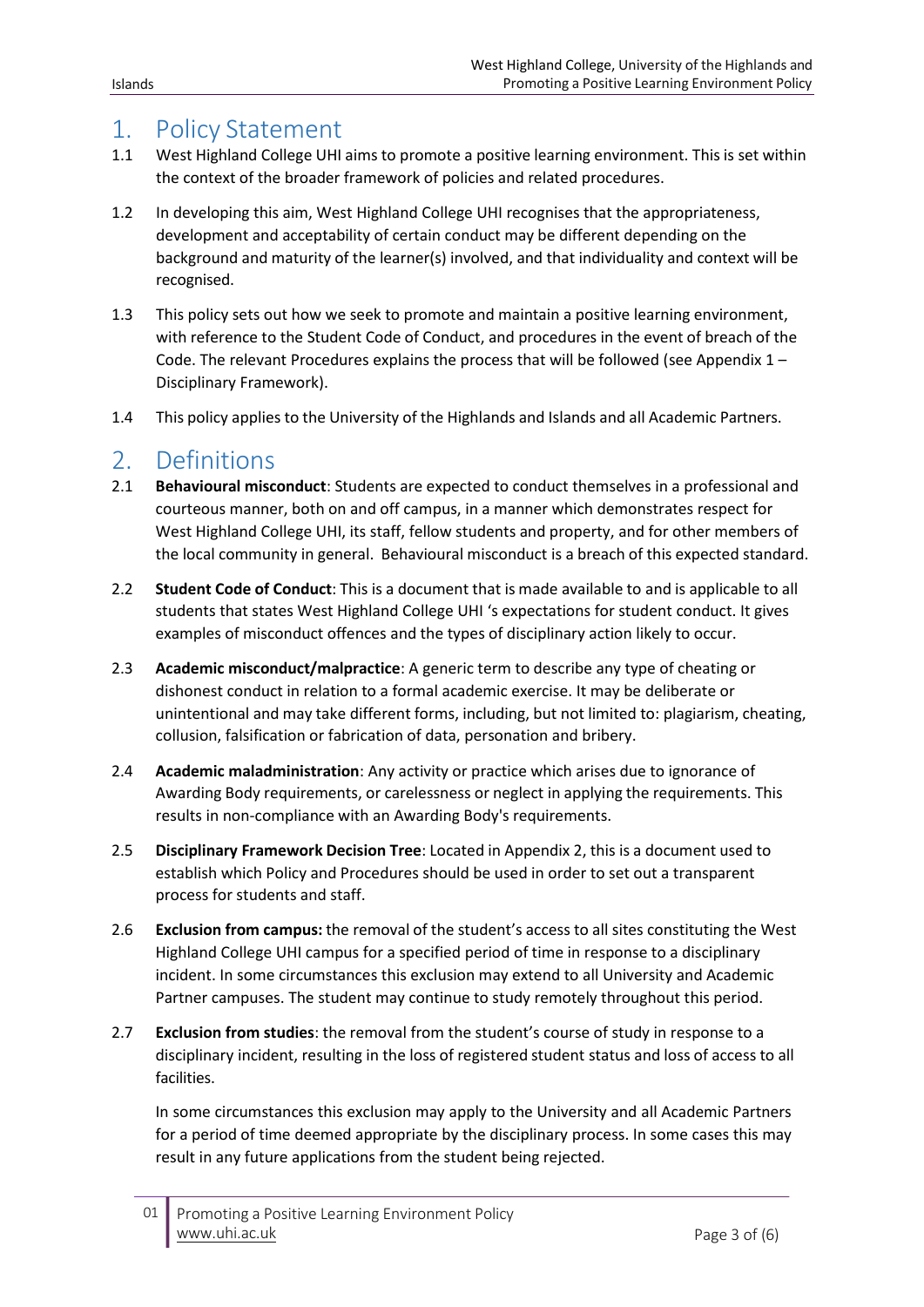2.8 **Suspension of Studies**: A Suspension of Studies is not a disciplinary measure. When a student chooses to take a period of time out from their studies because of a change in their personal circumstances, with the intention to return at a later date.

#### 3. Purpose

- 3.1. West Highland College UHI seeks to promote, encourage and recognise a positive learning environment, and engender a culture of equality, diversity and openness.
- 3.2. We expect conduct that helps to create a positive and safe learning environment that reinforces our culture. Examples of unacceptable conduct can be found in the Student Code of Conduct.
- 3.3 This policy fits into a broader framework of policies related to culture, conduct and discipline. Please refer to Appendix 1 – Disciplinary Framework for further details.
- 3.4 All breaches of the Student Code of Conduct will be investigated in accordance with our disciplinary procedures. Any such instance which may also constitute a criminal offence will be reported to the police and may lead to separate criminal proceedings.
- 3.5 All disciplinary matters will be dealt with in strict confidence and all personal data will be dealt with following legislative guidelines.

#### 4 Scope

- 4.1 This policy applies to all current and prospective students regardless of level or mode of study.
- 4.2 This policy applies to all areas of student engagement in their learning environment and/or which may affect other students and staff, including online activities.
- 4.3 This policy applies to students in accommodation managed by West Highland College UHI but may be brought into effect where a student residing in privately managed accommodation conducts themselves in a manner which brings West Highland College UHI into disrepute.
- 4.4 **School Link Programmes:** School Link pupils fall within the scope of the Promoting a Positive Learning Environment Policy when they are studying on University/Academic Partner campuses and are expected to observe the Student Code of Conduct.
- 4.5 Fitness to Practice and Fitness to Study are not explicitly within the scope of this Policy but are linked processes and as such are signposted within the Student Disciplinary Procedure and the Student Code of Conduct.

### 5 Exceptions

5.1 Students who are subject to disciplinary investigations related to official Highlands and Islands Student Association business are subject to the HISA Disciplinary Procedures.

### 6 Notification

- 6.1 All staff members will be notified of changes to the Policy and Disciplinary Procedures through the normal channels.
- 6.2 Staff responsible for overseeing the process should have a detailed knowledge of the Policy and Disciplinary Procedures.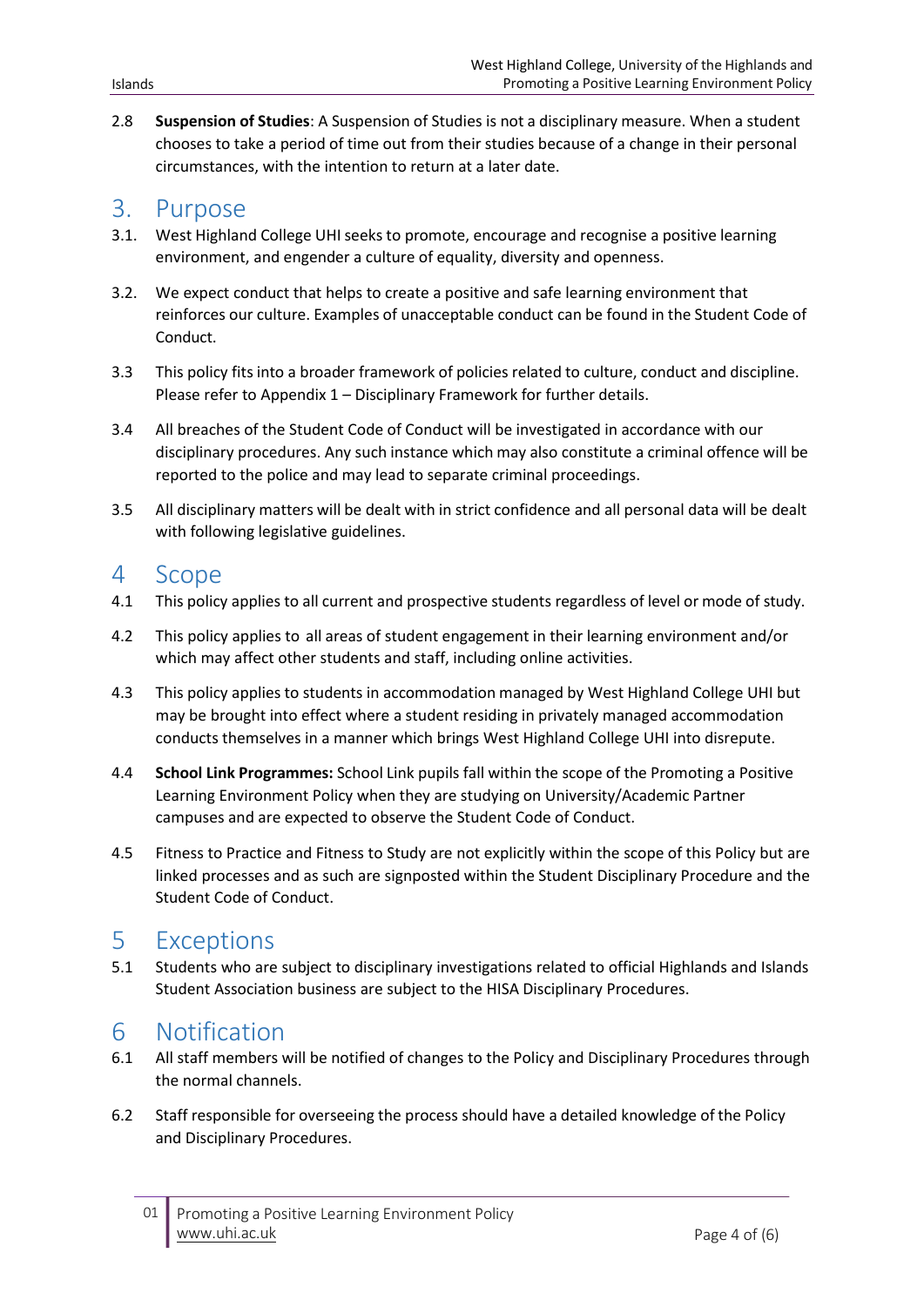- 6.3 Students will be made aware of the Policy, Student Code of Conduct and Disciplinary Procedures within four weeks of commencing their course.
- 6.4 The Policy and Disciplinary Procedures will be publicly available on the Academic Partner's website.
- 6.5 The Disciplinary Framework Decision Tree will be updated to reflect any changes in the Framework.

#### 7 Roles and Responsibilities

- 7.1 West Highland College's Board of Management are responsible for approving the policy and ensuring that it is followed. The Board of Management are also responsible for ensuring the strategic effectiveness of the policy.
- 7.2 The Principal and College Management Group are responsible for operational compliance with the policy. The Principal and College Management Group are also responsible for ensuring the operational effectiveness of the policy and making provision for training for all staff.
- 7.3 Line managers are responsible for ensuring staff participate in training and follow the policy and procedures in their day-to-day role.
- 7.4 All staff are responsible for familiarising themselves with the policy and procedures.

# 8 Legislative Framework

Data Protection:

- Data [Protection](http://www.legislation.gov.uk/ukpga/2018/12/contents/enacted) Act 2018
- General Data Protection [Regulation](https://ec.europa.eu/commission/priorities/justice-and-fundamental-rights/data-protection/2018-reform-eu-data-protection-rules_en) (GDPR) 2018

#### General:

- [Equalities](https://www.legislation.gov.uk/ukpga/2010/15/contents) Act 2010

#### Protection of Vulnerable People:

- Adults with [Incapacity](https://www.legislation.gov.uk/asp/2000/4/contents) (Scotland) Act 2000
- Adult Support and [Protection](https://www.legislation.gov.uk/asp/2007/10/contents) (Scotland) Act 2007
- Children and Young People [\(Scotland\)](http://www.legislation.gov.uk/asp/2014/8/contents/enacted) Act 2014
- [Protection](https://www.legislation.gov.uk/asp/2003/5/contents) of Children (Scotland) Act 2003
- Protection of Children and [Prevention](https://www.legislation.gov.uk/asp/2005/9/contents) of Sexual Offences (Scotland) Act 2005
- Protection of [Vulnerable](https://www.legislation.gov.uk/asp/2007/14/contents) Groups (Scotland) Act 2007

Staffshould also note the detailed list of policies specific to Safeguarding listed in that policy.

# 9 Related Policies, Procedures, Guidelines and Other Resources

- Academic Standards and Quality [Regulations](https://www.uhi.ac.uk/en/about-uhi/governance/policies-and-regulations/regulations/)
- **Approved [Placement](http://staffresources.uhi.ac.uk/SPT/pdf/Approved-Placement-policy.pdf) Policy**
- [Complaints](https://www.uhi.ac.uk/en/students/support/complaints/complaints-process/) Handling Procedures
- Fitness to Study [Guidelines](https://www.uhi.ac.uk/en/t4-media/one-web/university/about-uhi/governance/policies-and-regulations/policies/Fitness-to-Study-Guidelines.pdf)
- **IT [Acceptable](https://www.whc.uhi.ac.uk/about-us/governance/policies/) Use Policy**